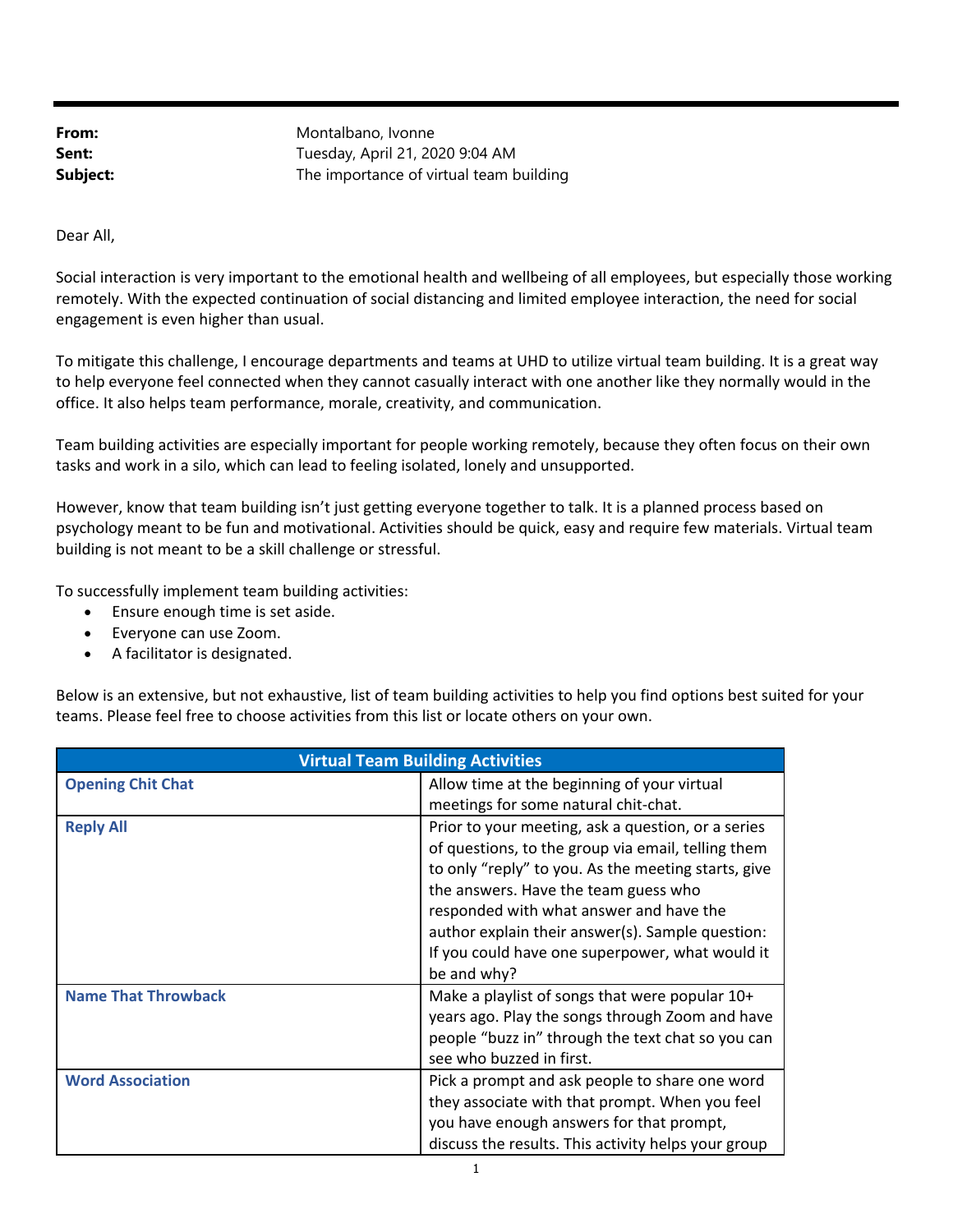|                                | explore their thoughts on a common issue. It can<br>be done with work-related or non-work related<br>topics.                                                                                                                                                                                                                                              |
|--------------------------------|-----------------------------------------------------------------------------------------------------------------------------------------------------------------------------------------------------------------------------------------------------------------------------------------------------------------------------------------------------------|
| <b>Take a Picture</b>          | Have your team members take a picture of an<br>object in their work areas and email you the<br>image with a short description. Share these<br>images during your meeting. Alternatively, you<br>could ask team members to take a picture of the<br>view out their window. Everyone will gain new<br>insight into their coworkers.                         |
| Who Is It?                     | Ask each person to send you a fact about<br>themselves others do not know. During your<br>meeting, read the facts to the group and have<br>your team guess which fact belongs to which<br>coworker.                                                                                                                                                       |
| <b>Baby Photos</b>             | Request baby photos from each team member.<br>Once you have all the photos, place them onto<br>separate PowerPoint slides and number each<br>slide. Share your screen in Zoom, have<br>participants guess which photo belongs to which<br>employee and then reveal the answers.                                                                           |
| <b>Photography Competition</b> | Choose a theme, such as pets, nature,<br>architecture, or family and have your team<br>submit their best photo. Then have your team<br>vote on the top 3 photos.                                                                                                                                                                                          |
| <b>Movie Night</b>             | Choose a movie to watch during the week and<br>then discuss it prior to beginning your next<br>meeting.                                                                                                                                                                                                                                                   |
| <b>Geographic Fun Facts</b>    | Have your team members share three unusual<br>facts about the area they live in or where they<br>were born.                                                                                                                                                                                                                                               |
| <b>Post a Goal</b>             | Encourage people on your team to share a non-<br>work related goal and explain why it is important<br>to them.                                                                                                                                                                                                                                            |
| <b>See What I Mean?</b>        | Have one person draw a picture with only basic<br>shapes. Another team member will then describe<br>the picture to the others. Each person then must<br>reproduce the picture using only what is said. The<br>results can be eye opening. A few rounds of this<br>game are recommended to emphasize how<br>important verbal communication is with others. |
| <b>Corporate Quiz Bowl</b>     | Determine your topic, such as history, science,<br>sports, arts, current events, etc. Then formulate<br>questions and quiz your team. Have each person<br>buzz in through the chat feature in Zoom. Small<br>groups can be assembled to participate as teams.                                                                                             |
| <b>Virtual Coffee Break</b>    | Schedule a coffee break on Zoom to catch up<br>with coworkers. Breaks usually last 15-30<br>minutes.                                                                                                                                                                                                                                                      |
| <b>Virtual Water Cooler</b>    | Create a group chat on Zoom to give your team a<br>location to chat about non-work related items                                                                                                                                                                                                                                                          |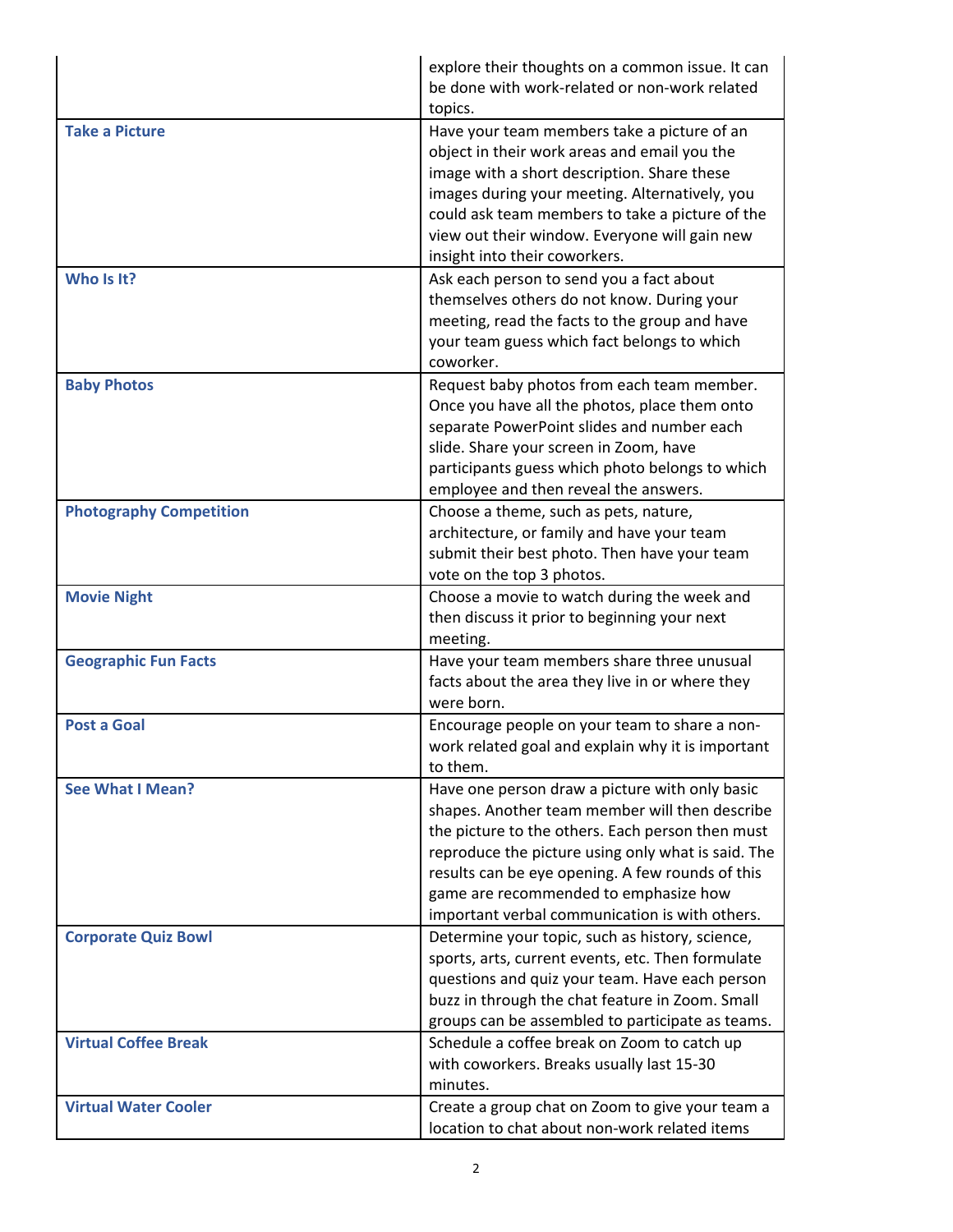|                              | throughout the day without disturbing others.<br>Participants not interested in joining can leave<br>the chat or turn off Zoom notification sounds for<br>the chat by going to Settings, Chat and then<br>Channels.                                                    |
|------------------------------|------------------------------------------------------------------------------------------------------------------------------------------------------------------------------------------------------------------------------------------------------------------------|
| <b>Dance Party</b>           | Play an upbeat song or two right before your next<br>meeting and make sure your team can hear it<br>when they enter. Encourage everyone to show<br>off their dance moves, even if it is just chair<br>dancing.                                                         |
| <b>Big Talk Icebreaker</b>   | Start virtual meetings with a few minutes of<br>organized talk about big events and news. Email<br>your team a current news story. At the start of<br>your meeting, have your team members share<br>their thoughts about the story.                                    |
| <b>Open Mic</b>              | Have members of your team find a joke, poem,<br>song or anything they want and have them share<br>it at the start of the meeting.                                                                                                                                      |
| <b>DIY Craft Challenge</b>   | To perform this activity, start a virtual call, share<br>the rules and start a timer. Each team member<br>has 30 minutes to build something from materials<br>around the home. After 30 minutes, everyone<br>gets on a new virtual call and shares their<br>creations. |
| <b>Typing Speed Race</b>     | Have everyone on your team take a typing test.<br>You can find a free one at typingtest.com. Once<br>finished, each employee sends the team his or<br>her results through email.                                                                                       |
| <b>Guess the Emoji Board</b> | To play, have each coworker snap a screenshot of<br>their phone or desktop emojis and then email it<br>to you. Before your meeting begins, give your<br>players five minutes to guess the top five most<br>used emojis by each player. Reveal the answers.             |
| <b>Recipe Roundup</b>        | Encourage your team to participate in a recipe<br>roundup. You can set a theme, such as cookie<br>recipes, main meals, family recipes, etc. Once all<br>have submitted, share the recipes with everyone.                                                               |
| <b>Exciting Sponge</b>       | Ask each team member to grab an object within<br>arm's length and then have them create an<br>exaggerated story about the object. If they<br>cannot create a story about the object, they have<br>the option of describing a generic sponge.                           |
| <b>Neck Stretches</b>        | Schedule a recurring time for your team to<br>stretch each day, or a few times a week, to<br>relieve neck and shoulder tension associated with<br>desk work. Several short videos can be found<br>under yoga for neck and shoulders on YouTube.                        |
| <b>Lunch &amp; Learn</b>     | Gather your team on a call and have an expert<br>lead the training for about 60 minutes, whether<br>the leader is streaming live or a recorded                                                                                                                         |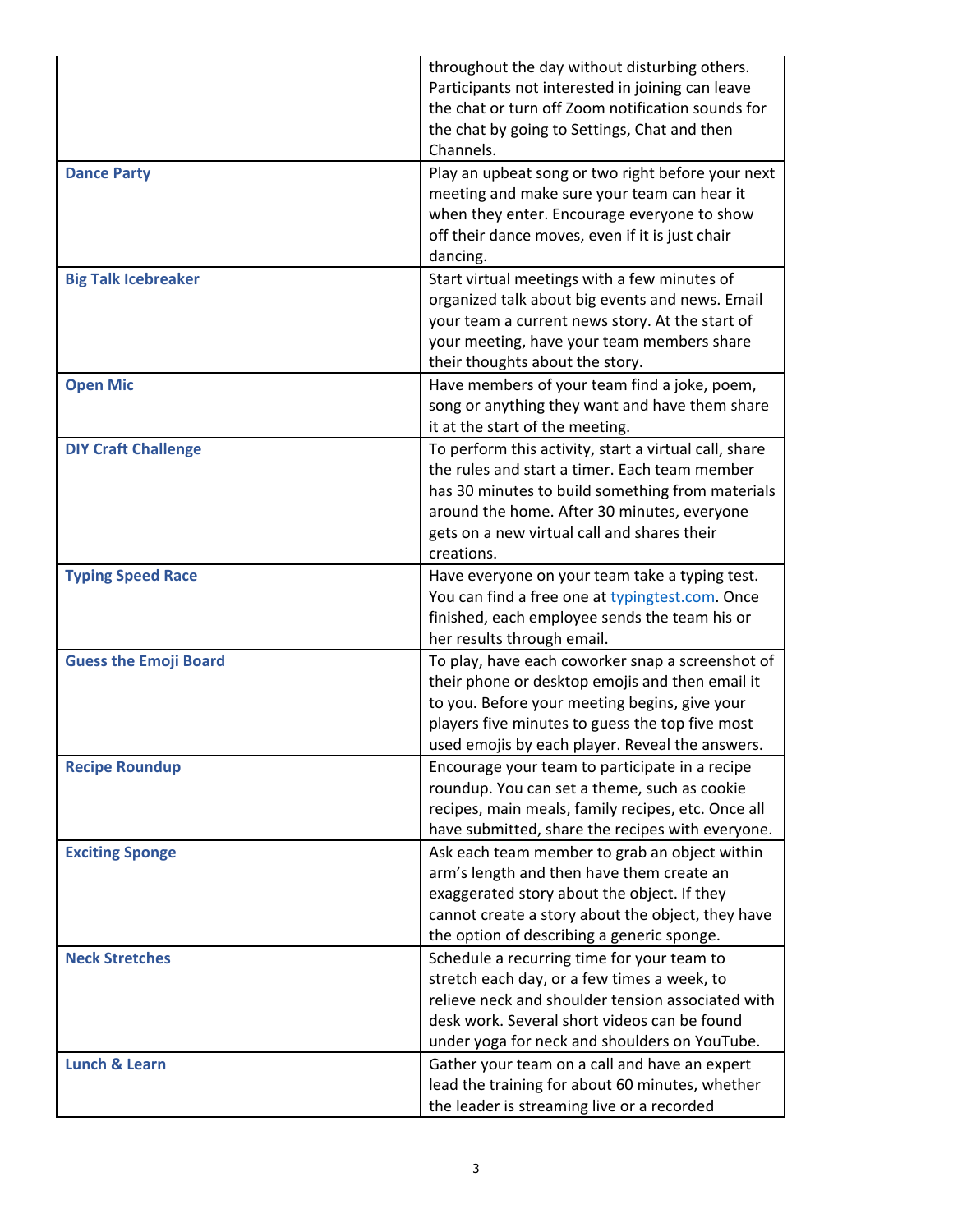|                                      | training. Schedule the training at lunch and<br>encourage your team to eat during it.                                                                                                                                                                                                                                                                                                         |
|--------------------------------------|-----------------------------------------------------------------------------------------------------------------------------------------------------------------------------------------------------------------------------------------------------------------------------------------------------------------------------------------------------------------------------------------------|
| <b>Coworker Feud</b>                 | Research a variety of prompts prior to your<br>meeting. Then, at your next meeting, divide your<br>coworkers into two teams and play the game.<br>The rules are the same as the game show.                                                                                                                                                                                                    |
| <b>Never Have I: Rated E Edition</b> | Write down topics in advance or have team<br>members submit topics. At the beginning of your<br>meeting have each person start with five fingers<br>up. They will lose a point (finger) for each of the<br>topics they have done. For example, if the<br>prompt were "never have I ever visited Mount<br>Rushmore," then everyone that has visited<br>Mount Rushmore would put a finger down. |
| <b>Show &amp; Tell</b>               | Give participants 1 minute (set a timer) to find<br>something close that is meaningful to them.<br>Then, each person has one minute to share about<br>this object.                                                                                                                                                                                                                            |
| <b>Pancakes vs. Waffles</b>          | Have your team decide on whether the world is<br>going to keep pancakes or waffles. The one not<br>chosen no longer exists on Earth. Anyone can<br>advocate for their choice, but the decision comes<br>down to a vote. After the decision is made, round<br>two begins with a new competitor, such as<br>Waffles vs Puppies. Continue through several<br>rounds.                             |
| <b>Donate to Causes</b>              | Locate a cause that matches your team's values<br>and collect donations for the charity. This type of<br>team building helps your team feel connected by<br>collectively working together to make a<br>difference.                                                                                                                                                                            |
| <b>Scavenger Hunt</b>                | Create a scavenger hunt similar to an in-person<br>hunt but adapted to an online team.                                                                                                                                                                                                                                                                                                        |
| <b>Truths and a Lie</b>              | Ask every participant to tell three truths and one<br>lie about themselves. Take turns. Ask participants<br>to make the lie sound realistic so it is hard for<br>others to guess. Once everyone has guessed,<br>reveal the truth.                                                                                                                                                             |
| <b>Bucket List Challenge</b>         | Have each team member take up to 5 minutes to<br>determine things they want to do in their<br>lifetime. After the time is up, have everyone<br>share their lists.                                                                                                                                                                                                                             |
| <b>Remote Karaoke</b>                | Assign a song to every participant or let him/her<br>choose their own. Have each person record an<br>individual karaoke session singing the best they<br>can. Have each person send their clip to the<br>organizer who will play the clips and run a virtual<br>awards ceremony.                                                                                                              |